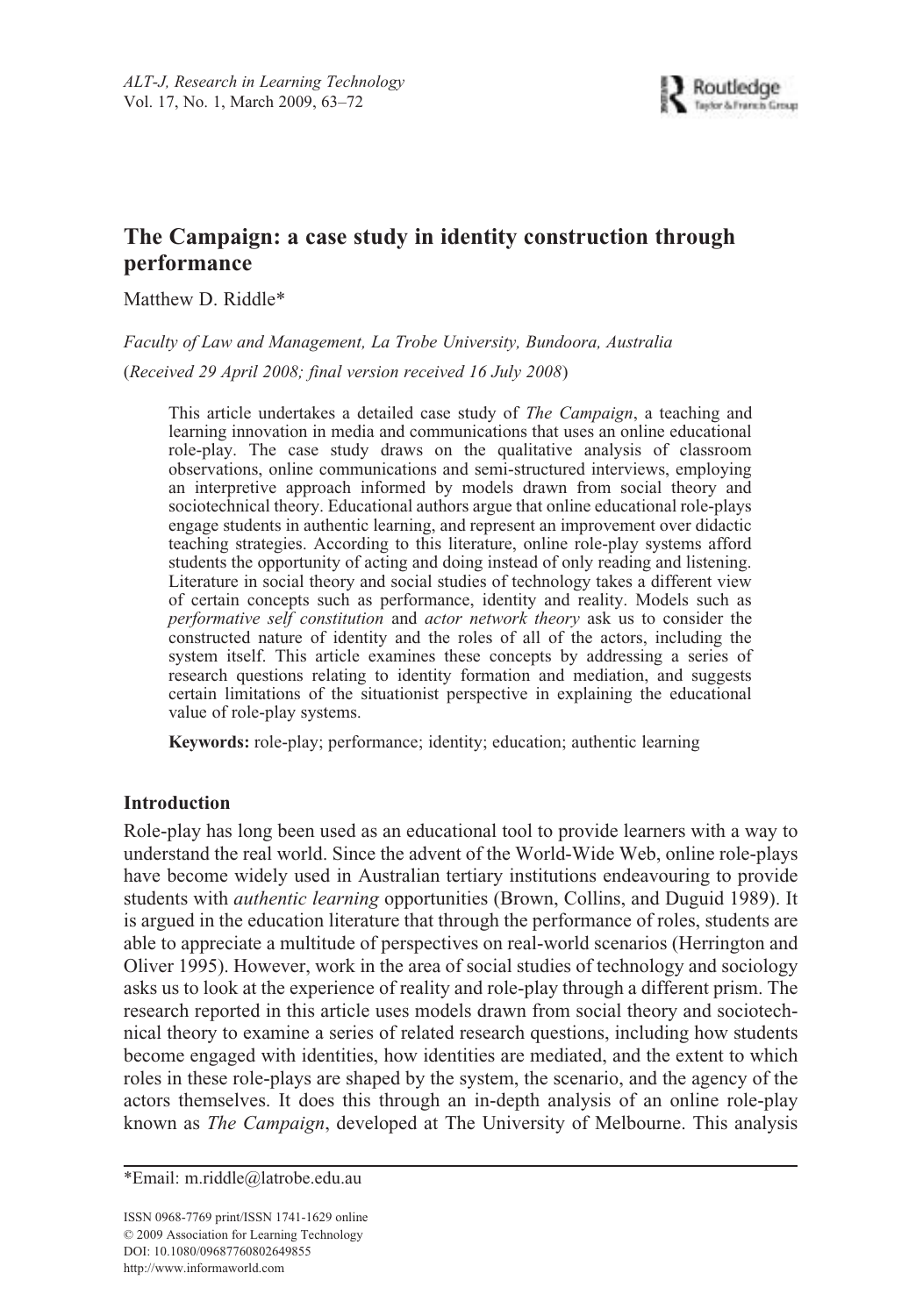suggests the usual argument for the use of online role-plays on the basis that they are *authentic learning* environments, should be carefully reconsidered. It discusses the effects of surveillance in an online system on the performance of roles and suggests limitations in the situationist perspective in accounting for the self-constitution of identity through role-play.

# *Authentic learning*

A central argument used to support the use of role-play environments in tertiary education is that they provide access for students to the world of doing and acting instead of simply receiving instruction through reading and listening. The idea that students should participate in their own learning through a form of practice has been mainstream in educational theory for a long time, yet it is still commonplace for tertiary courses to be taught through the heritage method of lectures and seminars. Where methods such as role-play are used, therefore, the argument is that students will be more fully engaged through practice in an *authentic learning* environment.

Brown, Collins, and Duguid (1989) suggest that the activity and context in which learning takes place are generally regarded as ancillary, distinct, and neutral with respect to what is learned. They argue that this common assumption is clearly incorrect, drawing on Vygotsky's (1978) theory that knowledge is fundamentally social in nature. Cognitive skills are, they contend, the products of social interactions within an individual's environment rather than being innate. Learning and acting are therefore not to be thought of as somehow distinct functions. There is a life-long process of learning how to *act*.

This *situationist* approach to learning contends that individuals learn from the environment within which they find themselves. Learning is situated and therefore we should focus on providing rich, active learning environments rather than dull and inert classrooms. Furthermore, learners tend to pick up cultural behaviours and gradually start to act within the norms of that culture through observing and practicing *in situ*. The problem, according to these authors, is that schools use classroom tools such as dictionaries and formulae in a different way from practitioners, so students can do well when assessed but may not be able to use a chosen domain's conceptual tools in practice. They therefore define authentic learning activities as 'ordinary practices of the culture' (Brown, Collins, and Duguid 1989, 36).

# *Online educational role-plays*

Role-play is a relatively common teaching practice, particularly in primary and secondary school settings. Traditional role-play activities involve students enacting some kind of story for the purposes of gaining a more complete understanding of a concept or issue. Milroy (1982, 41) argues for the validity of role-play as a learning technique because it is an 'opportunity for discovering more about human behaviour and for acquiring the kind of information that will help people cope more effectively with their own relationships'. Freiberg (1996) advocates the use of improvisation strategies such as role-play for the purpose of involving students more actively in their learning, encouraging collaboration among students, improving the development of shared meanings, and linking varied curriculum areas together. Role-plays are, Freiberg says, a safe way of 'making learning real' (Freiberg 1996, 337).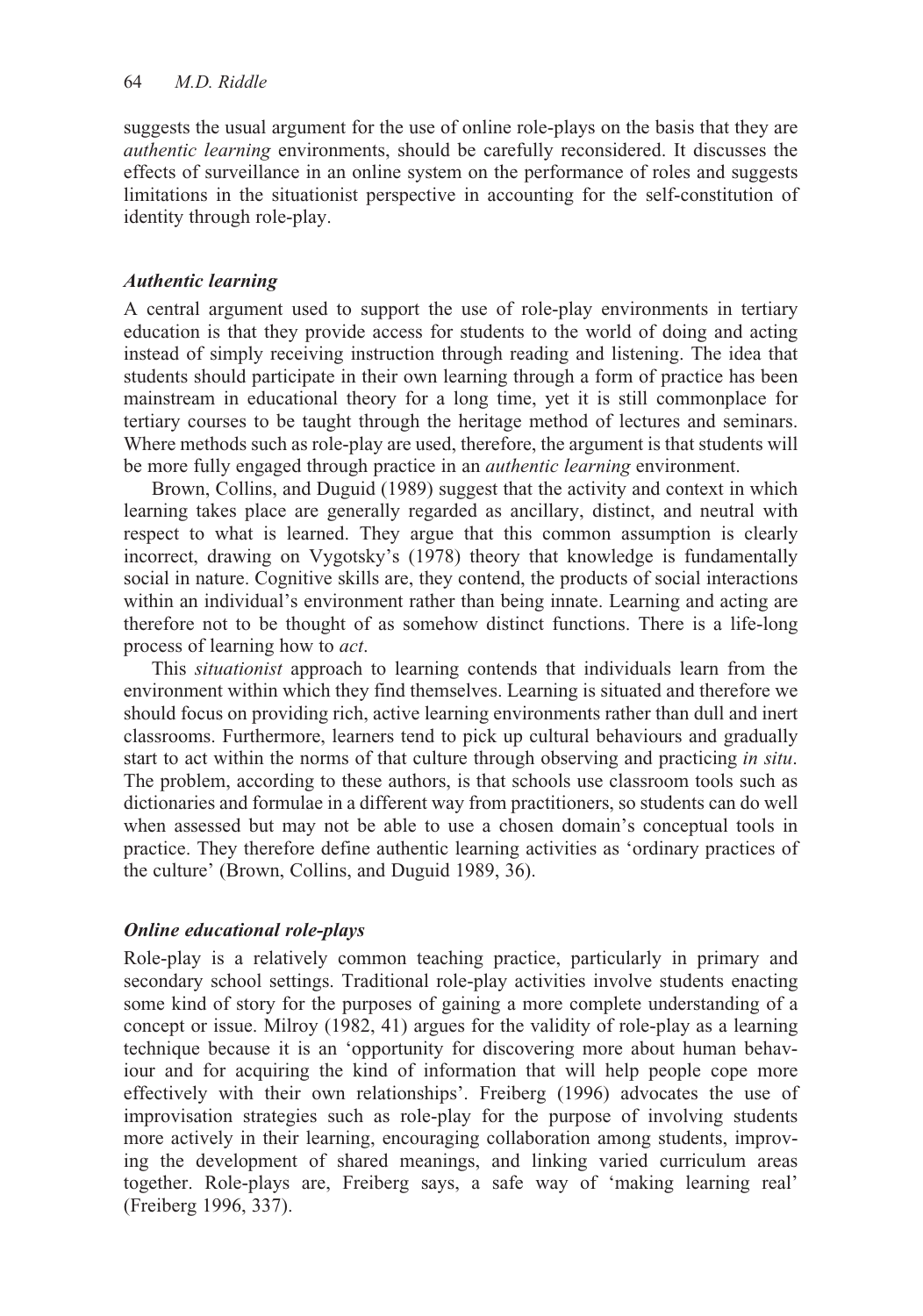Despite not being widespread prior to the existence of the World-Wide Web, online role-plays were being used in higher education in Australia as early as 1992. Vincent describes an email role-play used for teaching political science students about the Middle East peace process during this time (Swart 1992). Students took on the roles of important public figures involved in a fictional scenario based on events in the Middle East. Students from the University of Melbourne were linked up with students in Texas studying the same issues. The exercise culminated in a telephone conference between the two student cohorts in which the students dressed as their characters.

The development of the Middle East role-play simulation (Vincent and Shepherd 1998) led to a series of others at the University of Melbourne, including *DRALE Online* (Riddle and Davies 1998) and *The Campaign* (Hirst, Riddle, and Young 2005), and influenced other online role-play developers in Australia (Kinder, Fardon, and Yasmeen 1999). Describing a learning design architecture that follows on from Vincent and Shepherd's (1998) work, Ip, Linser and Naidu (2001) emphasise the facility of role-play simulations in the acquisition of practical skills, as well as their ability to provide a context for those skills through the use of *goal-based scenarios* (see also Ip and Morrison 2001).

#### *Performance, identity and actor networks*

An investigation of online role-plays that attempt to allow students to see themselves as professionals calls into view a number of important theoretical considerations. The concepts of performance and identity and how they relate to one another are of particular interest to the discussion. It is useful in this context to recall the work of Althusser (1977), who posits a theory about how individuals (actors and their roles) are defined and reflected by ideological structures in the world around them. Althusser (1977, 160) coins the term *interpellation* to mean the process by which individuals are recruited and transformed into subjects. He gives the example of a police officer who hails a pedestrian by calling 'Hey, you there!'. The individual instantly recognises that they are the subject who is being hailed, and in that moment recognises and declares him or herself as a subject. Indeed, Althusser says, we are 'always and already' interpellated (or hailed) as subjects by ideology.

Goffman's (1959) *performative self-constitution* thesis contends that we develop our sense of self by performing roles in life. In order to perform a role successfully, we must make our audience believe our performance. The performer may or may not believe their own performance. Sometimes the act begins as a cynical exercise and ends with self-belief, according to this theory, and sometimes this sequence is in reverse. Goffman (1959, 32) uses the term *front* for the 'expressive equipment of a standard kind intentionally or unwittingly employed by the individual during his performance.' The *front* is not limited to linguistic practices, and includes a *setting* (an office, for example) and a *personal front* comprising the appearance and manner of the performer. Clothing, physical characteristics, speech patterns, and gestures are all important parts of the performance.

When considering the way that individuals and technology interact in relation to concepts of identity, the topic of power must also be examined. *Actor network theory* (ANT) argues that social theories must take into account the special nature of humans and their relationship with technology. Thus 'every human interaction is sociotechnical' (Latour 1994, 806). ANT does away with the distinction between human subjects and non-human objects in order to investigate the way that humans and non-humans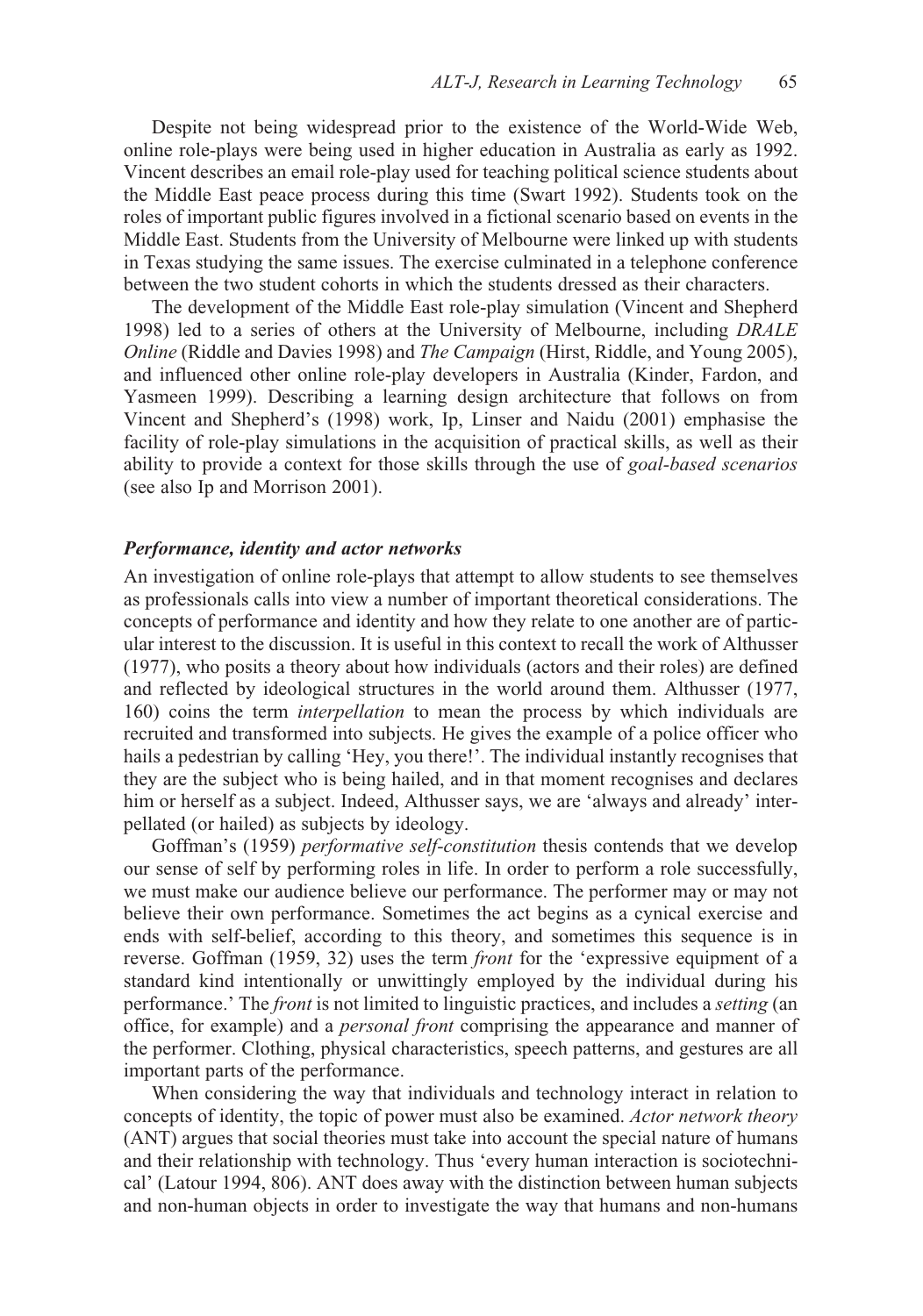are actors linked through numerous sociotechnical associations (Latour 1994, 804). It should be noted that this notion of agency is contested by the work of authors such as Pickering (1995, 9–20) and Ihde (1990, 26).

Online networks arguably provide a new mechanism for surveillance over students. Foucault (1984) provides a useful and provocative model for thinking about the effect of surveillance on individuals. He argues that it is through the construction of a hierarchical apparatus for observation that individuals are subjugated and redefined, citing examples such as the design and layout of military camps that allow every action of the soldiers to be seen (Foucault 1984, 189). This slightly darker view and its effect on the way that individuals interact within online education systems must be taken into account. For example, Foucault argues that educational examinations use techniques of observation together with techniques to normalise judgement in order to qualify, classify, and punish (Foucault 1984, 197). Online systems provide new opportunities to capture and observe interactions in a more comprehensive way.

## *The Campaign*

*The Campaign* was conceived as a role-play scenario by Dr Sally Young at The University of Melbourne in the winter of 2003. It is designed to enable an online roleplay between political advisers and journalists covering an election campaign, and culminating in a 'live' press conference. Students would be divided into teams of Advisors and Journalists and paired up with a member of the opposite team. The system simulates the final four weeks of an election campaign over eight weeks' time, with content specific to each week of the campaign being time-released at two-week intervals. Students log on as either a Journalist or an Adviser, with Tutors logging in from a Tutor's page. The student role-play participants see documents that pertain only to their role, and can create new documents such as articles and press releases to be saved in a Work Folio or sent to another role-play participant. A To Do list shows a series of tasks to be completed during one week of the campaign, and a 'placemarker' function displays the current week's To Do list. At various stages throughout the role-play, the To Do list links to media clips, including audio and video material created specifically for the simulation. The scenario was designed to include some surprise events that would be introduced primarily through the use of these media clips and leading to ethical dilemmas.

*The Campaign* was first used in Semester 2, 2004 and again in Semester 2, 2005. The system was designed for the most part to simulate a political campaign as experienced by a Journalist or Adviser as closely as possible. However, it included certain features that replicate university educational processes, such as instructions to the students, a discussion area, and a process for submitting documents for assessment. The online system described above thus represents a hybridised partial replication of two existing social systems: a political campaign and the traditional university education system.

There are many ways in which the behaviour of participants in *The Campaign* can be interpreted as they established their roles. The purpose of this study is to examine the ways in which students become engaged with one or more identities, and in particular with their *vocational identity*. The paper focuses on how the online nature of the role-play affects this engagement including how students get into role and the influence of surveillance. Poster (2001) applies Althusser's (1977) concept of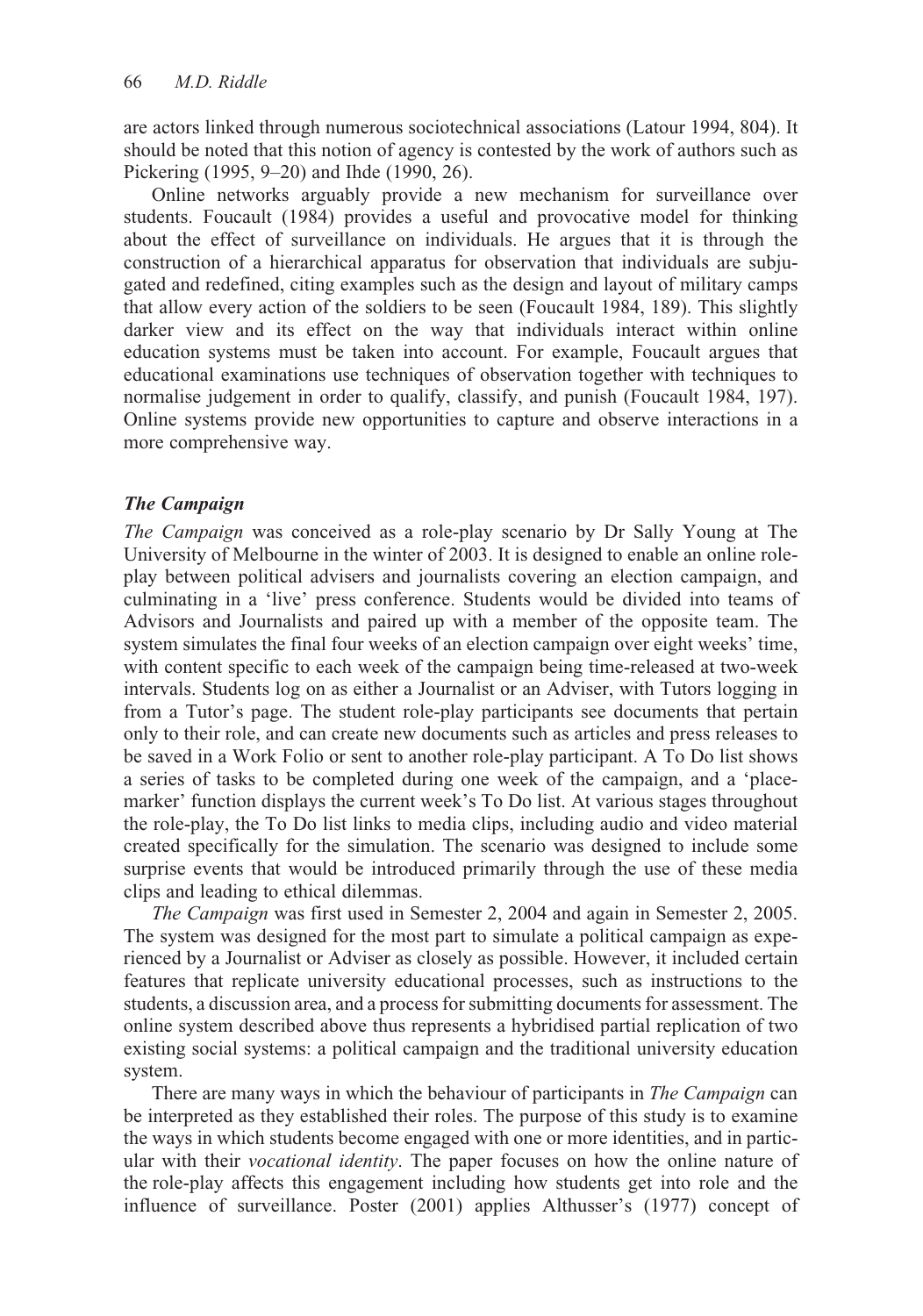*interpellation* to online communications, and the interpretation of the communications within *The Campaign* will follow and extend this path.

## **Methodology**

*The Campaign* was used in a postgraduate Media and Communications program at the University of Melbourne. Students enrolled in Strategic Political Communication in the second semester of 2005 were approached to be involved in the study. All participants were briefed and signed a consent form. The project received approval from the university's Human Ethics Committee.

Primary data included classroom observations, online communications using *The Campaign* Mail Tray and email, semi-structured interviews with five self-nominated students and technical and educational design documents from *The Campaign* and other similar online role-plays. Student pairs as Journalist/Advisor were: James/Thea, Kirsten/Noni\*, Frida/John, Yvette/Heather\*, Brian/Xuan\*, Guido/Stacey\*, Graham\*/ Josie (pseudonyms are used, and asterisks indicate those who were interviewed). Interviews were transcribed in full and the resulting transcripts, along with selected extracts from the students' communications and extracts from the design documents for the system were then analysed. This methodology drew upon grounded theory coding techniques in social science described by Strauss (1990), Neuman (2003) and Seale and Kelly (1998). These data were then interpreted using theoretical constructions of actors, subjects, identities, roles and performances, drawn from social theory and sociotechnical studies.

#### **Results and discussion**

#### *Getting into the role*

Participants were asked how they went about getting into their role, including what they had been told in class, what they learnt by consulting the system, and what they drew from their own experience. Three of the students interviewed felt they lacked a good understanding about the role they were going to play, and indicated some uncertainty about their approach. Noni chose her role as an Adviser because she felt she already knew what would be expected of a Journalist and preferred to explore a more unfamiliar role. Xuan said he had a feeling of 'panic' when confronted by the challenges of his role, and Heather felt the expectations of acting in the role of Adviser were 'huge'. All of these students referred to relying on their own research (guided by a reading list in the system) and what they could learn from reading documents that were provided to them during the exercise.

Advisers were given access to a set of electronic documents specific to their role including a Letter of Offer of Employment, a Staff Card, and various messages from their Candidate intended to direct their attention to the tasks expected of them in their role. Journalists received equivalent documents and directions from their Editor. These documents provide a kind of character profile for the role and an outline of the role-play scenario. Students who identified themselves as less confident tended to use a pattern of studying documents, engaging in set tasks, and then contacting their partnered student by email or at face-to-face meetings. While they sometimes met face-to-face with other students to negotiate the nature of their roles in the role-play, they also used the online communication as a way to take their time and test out the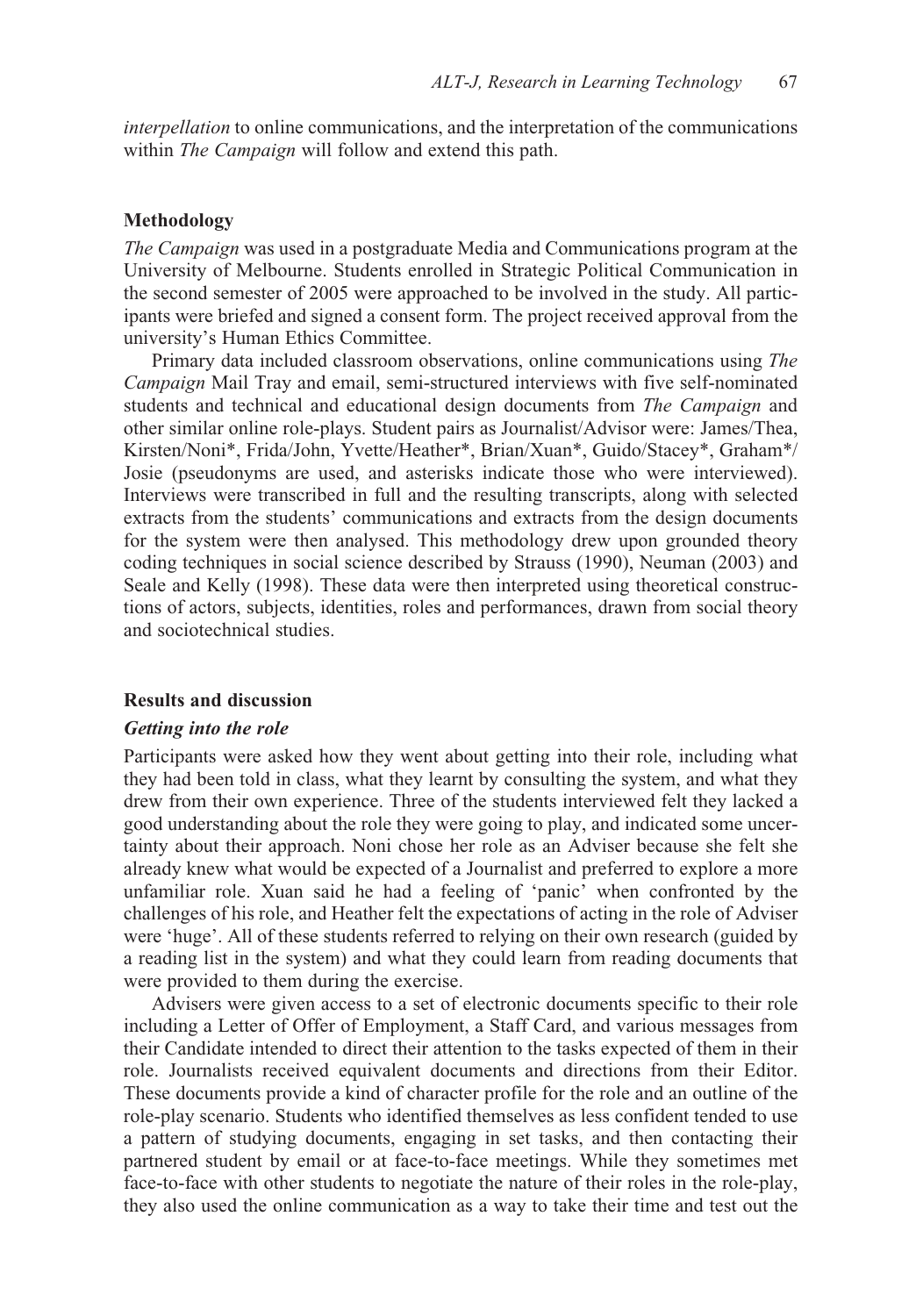way they should interact in role. Students who were more confident had an understanding of some of this detail, so sometimes reported spending less time reading background material. Yet they all still spent time and effort researching their roles, sometimes asking experts to whom they had privileged access.

Graham signed off his messages as 'Political Correspondent' above the title of the fictitious newspaper *The New Times*, which was typical of students engaging in online communications within the System. Almost all of the students tended to use a friendly and professional tone in their initial contact in *The Campaign*. As soon as this initial contact was made, Graham's messages began to assume a more informal tone, although he continued to use his title and employer at the end of his messages. There is no doubt that building a good working relationship was high on the agenda, because Graham referred to the dependence of Journalists on the Advisers to feed them content during the role-play. Graham perceived that the Advisers were really in control of the way that the role-play played out. Most of the students interviewed felt that Journalists were somewhat dependent on Advisers in this way. Thus, the role-play is establishing a sub-text of power distributions at the same time as asking students to go through the pragmatic or instrumental requirements of the role.

Graham interpellates Josie as an Adviser through the use of careful linguistic practices he associates with being a Journalist. He, in turn, is interpellated as a Journalist through his communications with her. Both are also interpellated by the system through the presentation of role-specific documents and cues. These features are to be expected of a role-playing system built around the concept of *authentic learning*. It is clear that these characteristics are successful in signifying something to the students, referring to a complicated set of social meanings, and that these meanings are then passed on. Althusser (1977, 170) argues that the mechanisms defining roles that individuals play in society are the means by which the social structure are reproduced, using vocational training as an example. The analysis of the design of, and communications within, these online role-plays reveals the particular linguistic techniques through which this mechanism is realised. At the same time these social meanings engage the students in their vocational identity, they reproduce themselves.

## *Going off the radar*

Part of the role of the system was to monitor what students did. All discussions were recorded, and everything the students did in the system was logged. Foucault's (1984) ideas about observation and its effects on individuals come into play here. By analysing the effect of surveillance, we can get a clearer picture of the way the sociotechnical network mediates the identities of the role-play participants.

The relevance of this question to the particular roles students chose to perform and the way they went about performing them was made apparent somewhat by chance, due to a minor technical problem that emerged with the system. Student-to-student communications, handled by a function called the Mail Tray, sometimes failed. As this was crucial to the way that the role-play was conducted, students found other ways to contact each other, most of the time using private email. An analysis of some of the communications that students engaged in when they were outside of the system reveals that they almost always contacted each other as students, while inside *The Campaign* system they were almost always in character as Journalists and Advisers.

When asked about how and why they did this, students were quite forthcoming. Stacey commented that the layout of the pages and menus in the system made it clear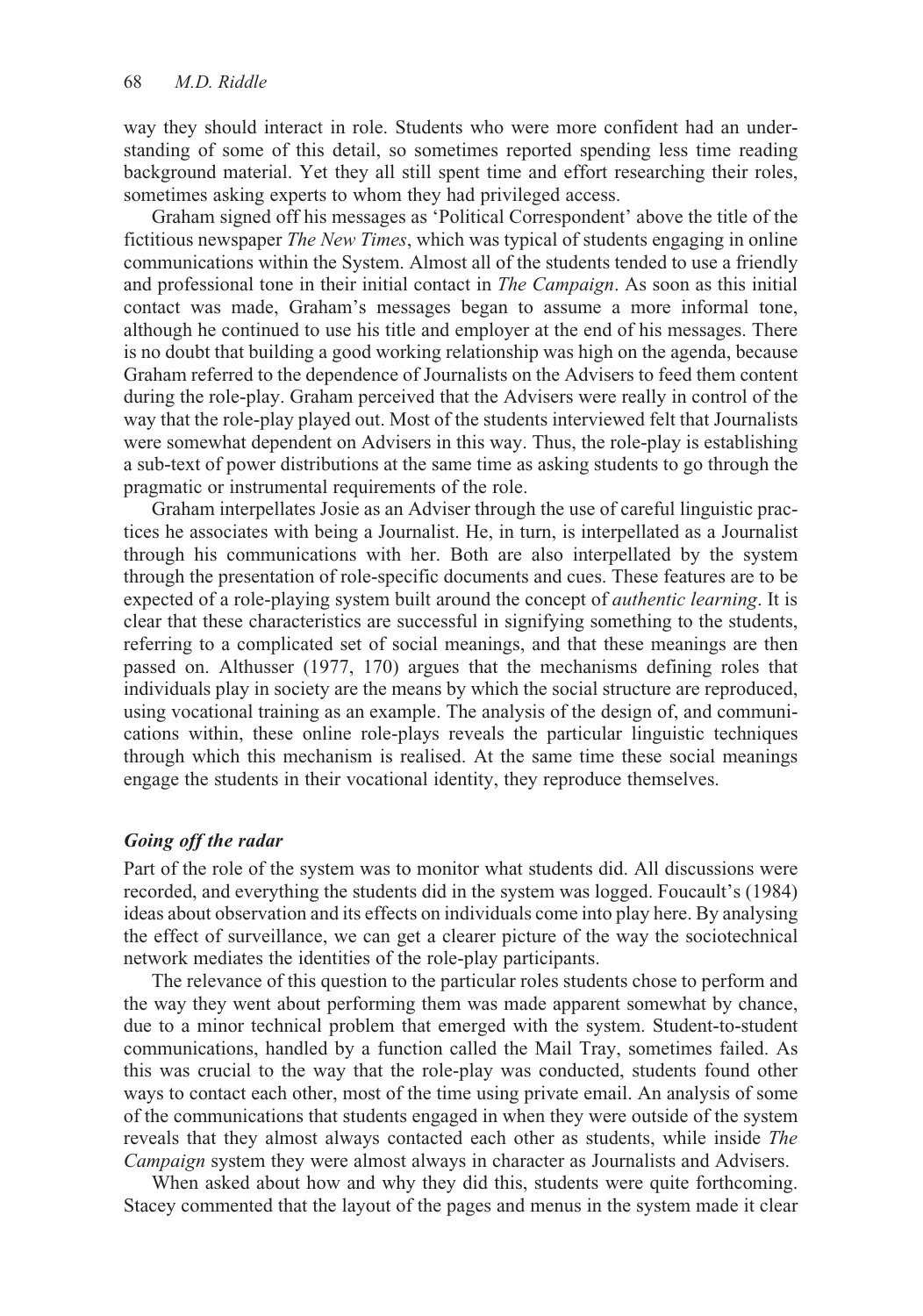that this was an 'Adviser space', saying, 'the very act of logging on emphasises that, as it demands a very clear and conscious act of entering a gate'. She added that she had the feeling that the lecturer could assess their communications in the system, and that it was a public, class space rather than one for private interaction between individuals. Thus the system interpellated students in a complex way. While on the radar, in order to play their role as Student in a conscientious way, they must play the role as Journalist or Adviser. Outside the system, the student may act as a student without the added layer involved when playing the assigned role. Despite this, the process of contacting each other in private outside the system involved some interesting negotiations in terms of how in-role the interactions would become. Figure 1 illustrates this using one of the first email messages Stacey sent to her Journalist partner Guido during the role-play.

Reflecting on this email, Stacey commented that it was particularly interesting because it was more in her role as an Adviser than later messages:

I was actually being Adviser me in that one. That message was sussing out how far 'in role' he was prepared to be, i.e. whether he was prepared to play the game outside the system. I quickly concluded he was not, though, so it just became chit chat between people in a class together, talking about our adviser and journo selves in third person (and with a certain amount of disapproval, I think you will find!). (Stacey, email, 26 February 2006)

Their comments reveal that the students were still driven by their tasks but either did not feel the need to keep up their assigned roles when communicating in a more private online setting, or alternatively, felt the need to reassert their roles as Friends and fellow Students when they could. While "off the radar", they would typically send a short informal note in the body of an email message while sending a more formal document in their Journalist or Adviser role as an attachment. Thus, while the system affords the movement in and out of roles by interpellating the actors involved, it also

## Hi, Guido,

It was a pleasure to meet you the other day.

You will recall that we were discussing whether or not Jenny Jones would stand for Warriwa.

Well, you might be interested to know that she has now officially announced she will stand.

I've attached an advanced copy of the press release for your information.

Please do not hesitate to call if you have any questions, want to follow up on anything, or I can be of any other assistance.

Regards

Stacey Carruthers

Senior Adviser to Jenny Jones

Figure 1. Email extract from adviser student Stacey to journalist Guido.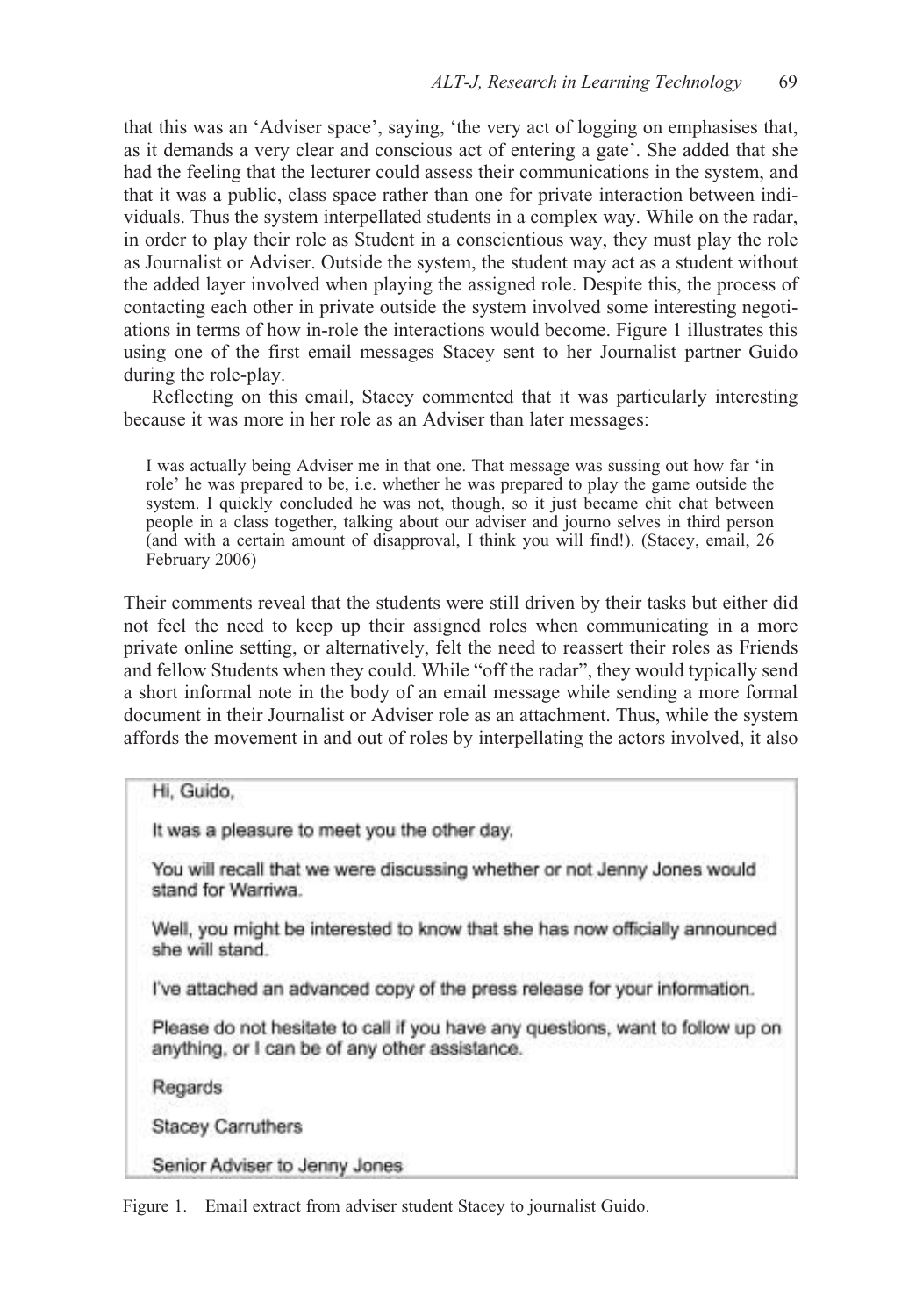has an important role in constraining and normalising their behaviour through a process of surveillance (Foucault 1984).

Sociologist Erving Goffman (1959, 166) describes communications out of character as *going backstage*. According to his theory of the presentation of self, when two parties or teams interact, they tend to stay within character. That is, they maintain the line that is acceptable to all parties present. However, at moments of crisis, or when the audience is no longer present, they may engage in backstage familiarity. Performances backstage can include 'mock role-playing and uncomplimentary terms of reference', and are commonly characterised by derogation of the audience and what Goffman calls staging talk: discussion and analysis of aspects of the staging.

In the case of *The Campaign*, communications of a collusive nature between Journalists and Advisers that may be unacceptable inside the System are possible in email. The expressive equipment (or *front*) for Journalists and Advisers can be used inside the System and dropped outside of it. The purpose of their email communications is obviously to set up a commonality, not between Journalist and Adviser, but between student and student. In establishing this solidarity, Guido and Stacey can be seen to be setting up another front that is acceptable to them. It is not a matter of dropping an artificial front to reveal a reality – it is the change of audience that determines the need for a new front to be established. In other words, when they are off the radar, classmates interpellate each other as classmates. Goffman's thesis is that it is through presenting ourselves in different ways that we construct the self. It is my contention that online role-plays such as *The Campaign* provide the means for another front through which the self can be performed. *The Campaign* interpellates Guido and Stacey in the less familiar roles of Journalist or Adviser in order to make these roles more familiar, but it does not prevent them from interpellating each other in other ways as well. Cynical performance is at one end of a spectrum for Goffman, with being taking in by one's own act at the other (Goffman 1959, 30). If we accept that we perform ourselves in everyday life, it cannot be said that Guido and Stacey are really students who are performing as Journalist and Adviser when they also perform themselves as students.

## **Conclusion**

This discussion has argued that theoretical models drawn from social theory and sociotechnical studies provide a new way to view online educational role-plays. Although online role-plays are clearly useful for learning, they are not as authentic as they are usually portrayed; particularly in so much as the nature of authenticity itself is problematic when considering identity. Too often the literature treats authenticity and identity as straightforward and unproblematic. Certain aspects of online role-plays that are *unreal* can be seen to enhance the ability of students to take on new roles and learn new professional skills. This suggests that future work may involve a reconsideration of the application of the theory of authentic learning to online role-plays with regard to epistemology, and further application of theories of performative self-constitution. Educational theories based on situated cognition (Brown, Collins, and Duguid 1989) suggest that role-plays work because they place learners within realistic situations in which they must act. However, following the theory of performative self-constitution, we might reinterpret the situation as the *setting*. We must include the personal front of the actor in any comprehensive description of the learning process through online role-plays.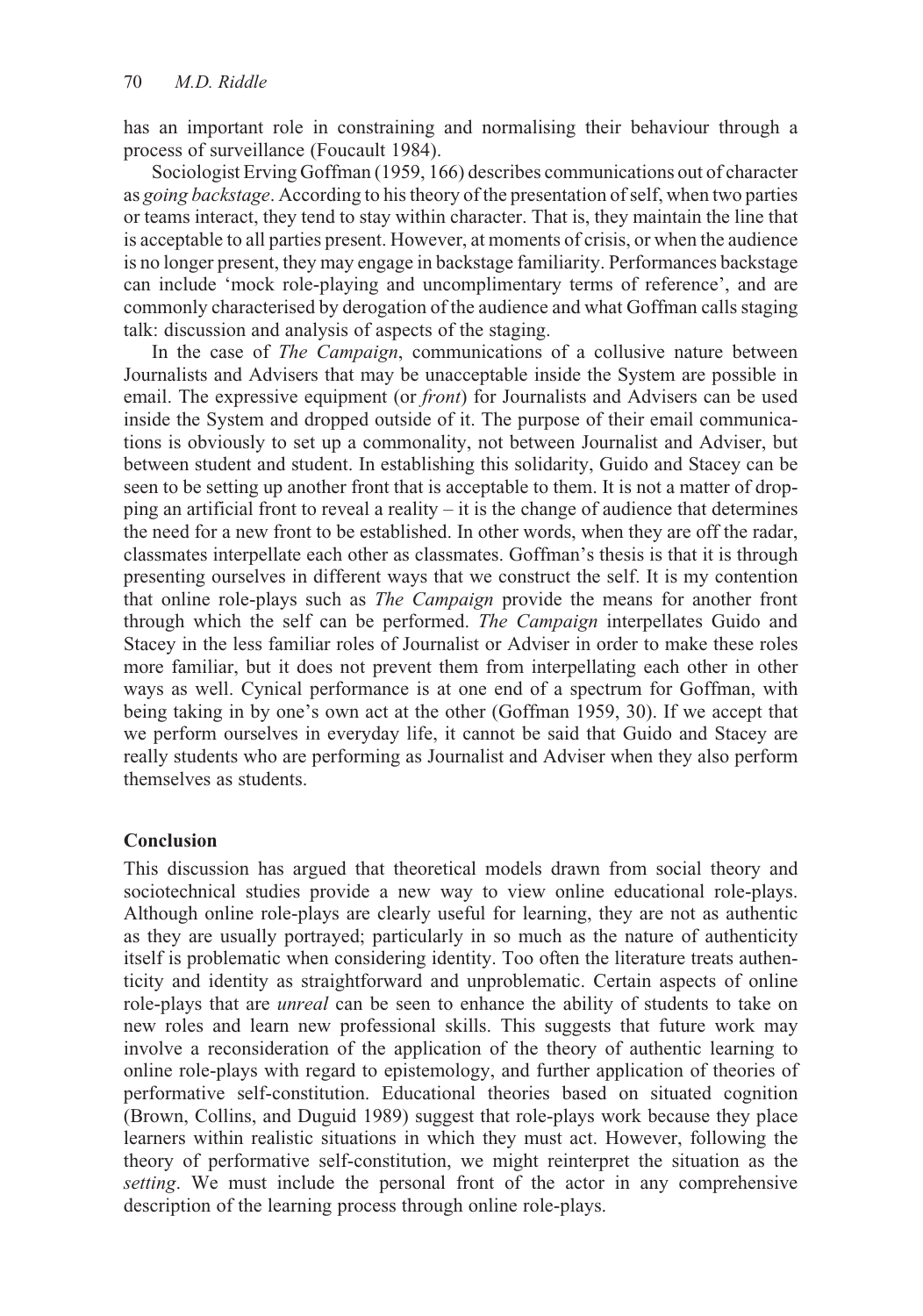A limitation of authentic learning that emerges from this view is its lack of an account of the *appearance* and *manner* – in other words, the individual's expressive equipment, including those elements that are conscious and those that are not. The theory of authentic learning focuses on an account of how social interactions with the real world enhance learning, however by doing so the importance of these aspects of the individual are downplayed. In addition, by considering that situational learning may have more to do with providing learners with a setting that enables them to selfconstitute their roles and interpellate others, the importance of authenticity is thrown into question. One advantage of this is that we may be relieved of the burden of proving that a learning environment is actually *authentic*.

This analysis also suggests that current educational theory on online role-plays depends on a contested view of epistemology because it is often based on a conception of the learning process as being about acquiring knowledge through interacting with an objective reality.

#### **Acknowledgements**

The work in this article is an adaptation of a thesis submitted for my MA, entitled *The roles actors perform: Role-play and reality in a higher education context*, available online at: http://eprints.infodiv.unimelb.edu.au/archive/00002885/. Research for this thesis was supported by The Research Training Scheme from the Department of Education, Science and Training. The project grew out of discussions with Dr Michael Arnold and Dr Martin Gibbs.

## **References**

- Althusser, L. 1977. Ideology and ideological state apparatuses. In *Lenin and philosophy and other essays,* ed. B. Brewster, 127–87. London: Unwin. http://www.marx2mao.com/ Other/LPOE70NB.html
- Brown, J.S., A. Collins and P. Duguid. 1989. Situated cognition and the culture of learning. *Educational Researcher* 18, no. 1: 32–42.
- Foucault, M. 1984. The means of correct training (from *Discipline and punish*). In *The Foucault reader,* ed. P. Rabinov, 188–205. London: Penguin.
- Freiberg, H.J. 1996. *Universal teaching strategies.* Boston, MA: Allyn and Bacon.
- Goffman, E. 1959. *The presentation of self in everyday life.* Garden City, NY: Doubleday.
- Herrington, J., and R. Oliver. 1995. Critical characteristics of situated learning: Implications for the instructional design of multimedia. Paper presented at Australian Society for Computers in Learning in Tertiary Education (ASCILITE) Conference, December 4–6, in Melbourne, Australia.
- Hirst, D., M. Riddle, and S. Young. 2005. Maintaining the momentum throughout *The Campaign*: Role-play in political communication. Paper presented at Australian Society for Computers in Learning in Tertiary Education (ASCILITE) Conference, December 4–7, in Brisbane, Australia.
- Ihde, D. 1990. *Technology and the lifeworld: From garden to earth.* Bloomington, IN: Indiana University Press.
- Ip, A., and I. Morrison. 2001. Learning objects in different pedagogical paradigms. Paper presented at Australian Society for Computers in Learning in Tertiary Education (ASCILITE) Conference, December 9–12, in Melbourne, Australia.
- Ip, A., R. Linser and S. Naidu. 2001. Simulated worlds: Rapid generation of web-based roleplay. Paper presented at AusWeb01: Seventh Australian World Wide Web Conference, April 21–25, in Coffs Harbour, Australia.
- Kinder, J., M. Fardon and S. Yasmeen. 1999. Offline or online? A simulation exercise in a first year international politics unit. Paper presented at Australian Society for Computers in Learning in Tertiary Education (ASCILITE) Conference, December 5–8, in Brisbane, Australia.